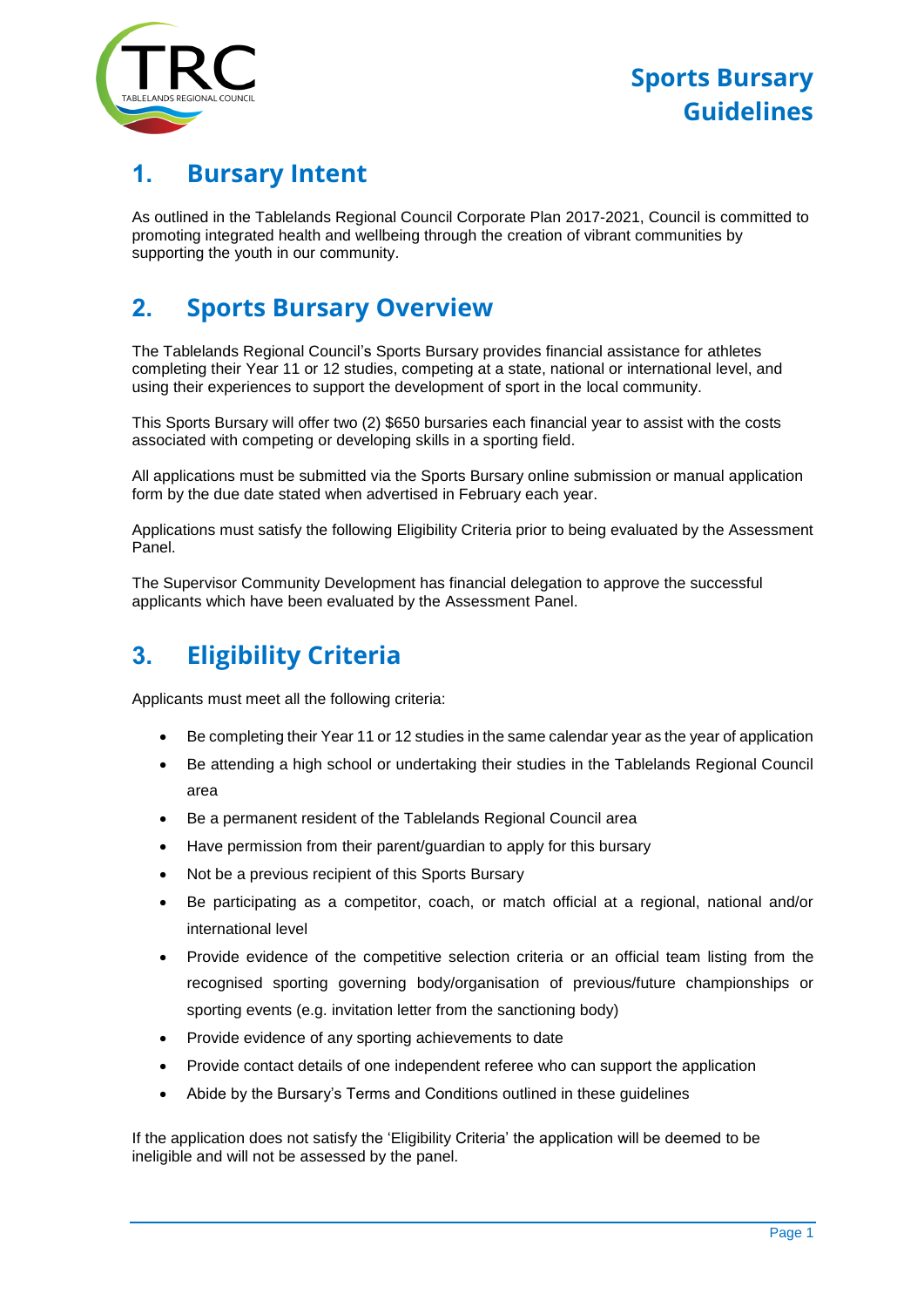## **4. Bursary Timeline**

The following timeframes are provided as a guide only and may vary.

| <b>Stage</b>                                                        | Date        |
|---------------------------------------------------------------------|-------------|
| Bursary opens for applications                                      | February    |
| Applications close (4 weeks from open date)                         | March       |
| Assessment of applications                                          | March/April |
| Notification of outcome to all applicants (8 weeks from close date) | May         |
| Acknowledgement of Bursary through local media                      | June        |

# **5. Application Process**

The Bursary will be advertised as "Open" via local school networks and Council's media platforms in February each year. The Bursary four (4) week application period and the closure date will be advised when the Bursary is declared "Open".

Applications must meet all the Eligibility Criteria outlined and provide copies of all supporting documentation with the application before the closing date.

Applicants can discuss their eligibility to apply prior to submitting their application by contacting the TRC Grants Officer via email at [trcgrantprogram@trc.qld.gov.au](mailto:trcgrantprogram@trc.qld.gov.au) or calling 1300 362 242.

Applicants may apply by completing a hard copy application form or submitting the electronic Online application form specifically for this TRC Sports Bursary. Links to these forms will be available through the Tablelands Regional Council website [https://www.trc.qld.gov.au/community](https://www.trc.qld.gov.au/community-services/funding-grants/)[services/funding-grants/](https://www.trc.qld.gov.au/community-services/funding-grants/)

Completed TRC Sports Bursary Application Forms and documentation can be delivered, emailed or posted before the closure date by the following methods:

- a) Delivered: Atherton TRC Customer Service Centre, 45 Mabel Street, Atherton
- b) Email: [trcgrantprogram@trc.qld.gov.au](mailto:trcgrantprogram@trc.qld.gov.au)
- c) Post: Attention: TRC Grant Officer TRC Sports Bursary PO Box 573 ATHERTON QLD 4883

It is recommended that applicants keep a copy of their submitted application for their records. Applicants are encouraged to provide copies of documents, supporting material and/or digital media to support their application. However, please do not provide original material as application documentation will not be returned once the assessment process is completed.

The TRC Grant Officer will use reasonable endeavours to acknowledge applications within ten (10) business days of receipt.

#### **5.1 Assessment of application**

The assessment process for applications is as follows:

a) After applications are received, the application is recorded and acknowledged generally within ten (10) business days.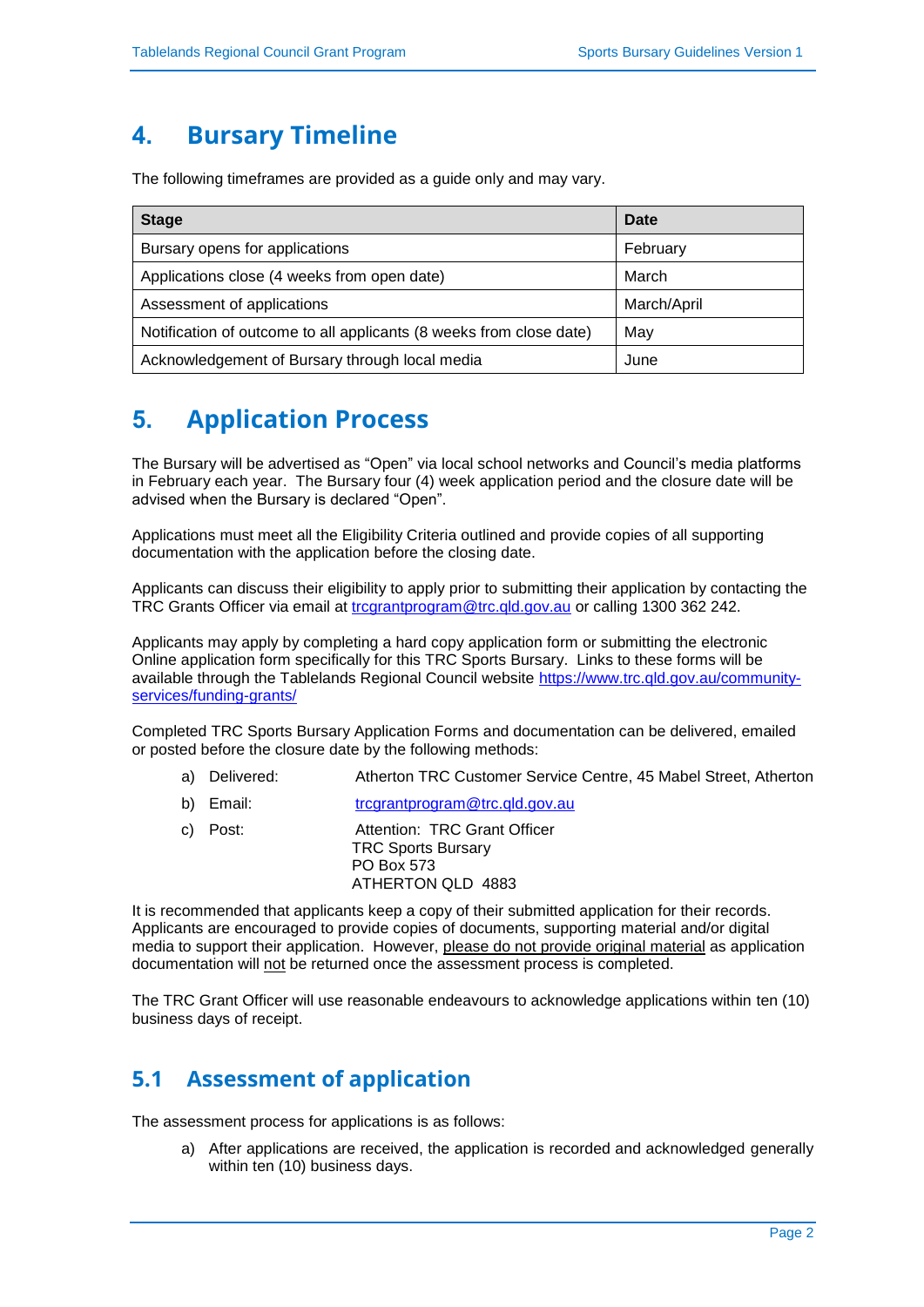- b) The TRC Grant Officer will collate all applications and may request further information from the applicant when preparing all the assessment documentation.
- c) The TRC Grant Officer may contact the referee provided to support the application.
- d) Following the closing date, all applications will be provided to each member of the Assessment Panel.
- e) The Assessment Panel will comprise the following members:
	- i. The Mayor/Councillor
	- ii. A recipient or nominee for the TRC Australia Day Award for Sports Administrator of the current or previous year
	- iii. An independent member of the TRC Community
	- iv. Other persons nominated by the Manager Community and Customer Services if any of the above persons are unavailable.
- f) Each Assessment Panel member will evaluate the applications and provide a recommendation for approval by the Supervisor Community Development.
- g) The TRC Grant Officer will endeavour to notify all applicants of the outcome of their application within eight (8) weeks of the Bursary's closure date.
- h) Council may extend the application assessment time periods if the existing timeframes are not sufficient for the Assessment Panel to comprehensively assess all applications. The notification time periods may also change as a result.

#### **5.2 Successful applications - notification and payment**

The successful recipients will be sent a **Letter of Offer** which will set out any funding conditions, acknowledgement requirements or obligations in relation to the TRC Sports Bursary funds.

Each successful recipient must sign and return their **Acceptance of Offer** to Council within ten (10) business days of receiving their Letter of Offer. If they do not wish to accept the funding or if their circumstances have changed to make their application ineligible for the TRC Sports Bursary, they must notify Council in writing within the ten (10) day period.

The successful recipient will receive the Bursary funds into their nominated bank account as provided in their application within four weeks of receipt of their **Acceptance of Offer**.

An invitation to apply to the Bursary does not constitute an approval or offer for funding.

#### **5.3 Acknowledgement of Bursary**

The successful recipients may be required to do one or more of the following:

- a) Acknowledge Council's contribution at any sporting events and/or promotion of achievements as a result of the funding assistance. Use of TRC logos on promotional material must be approved by Council prior to releasing this material.
- b) Attend a media photo session with the Mayor and/or a Council representative and provided additional information as requested for a media release to promote the TRC Sports Bursary.
- c) Attend, if requested, community event/s to share sporting achievements with community and help promote the TRC Sports Bursary within the TRC community.
- d) The recipient must not do or say anything or cause anyone to do or say anything that may prejudice or cause damage to the name and reputation of Tablelands Regional Council and negate the Bursary Intent noted on page 1.